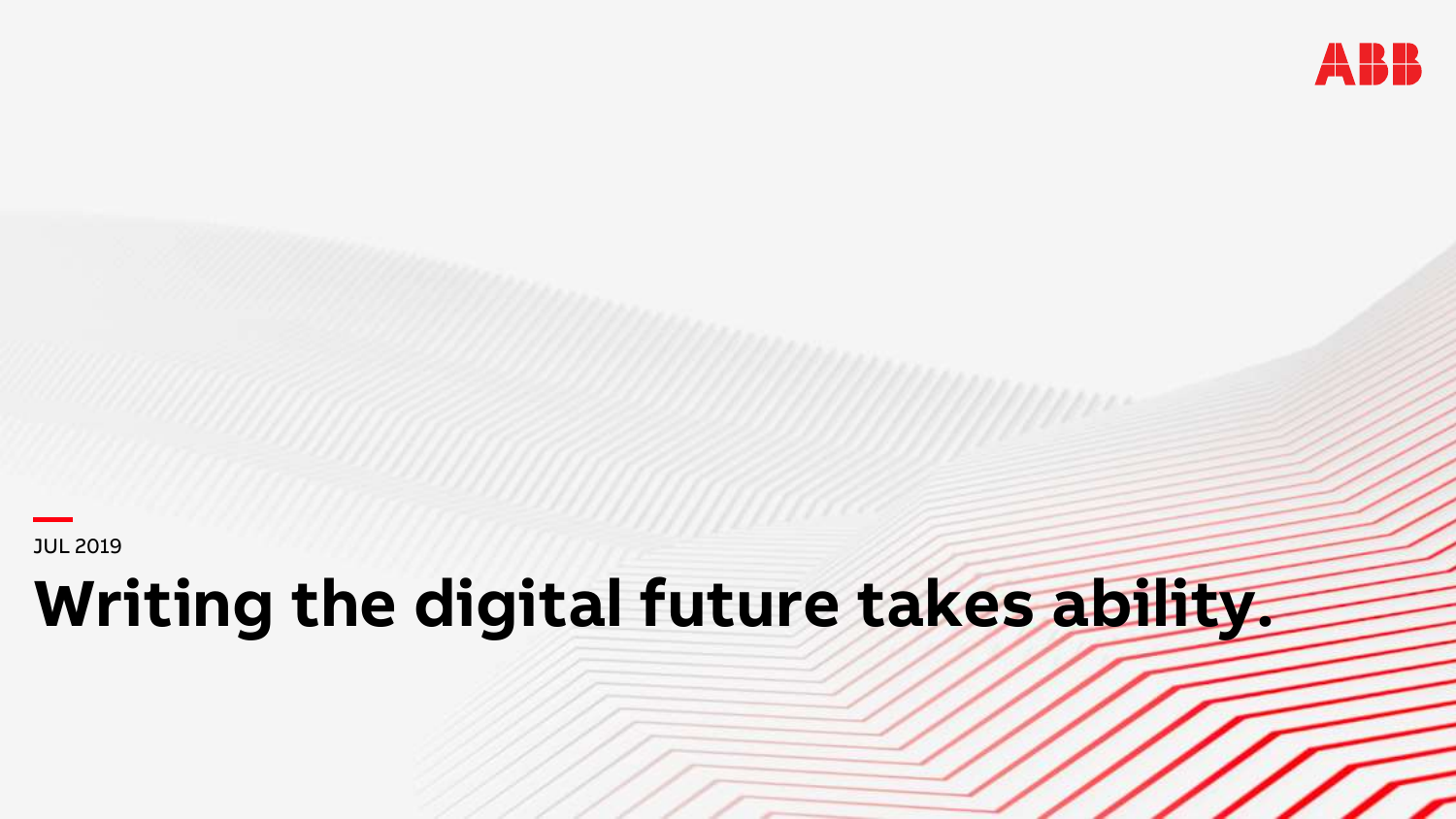# **Apresentação Pessoal**

Informações pessoais

**—**



- **Raphael Haddad** Engenheiro Eletricista com especialização em automação
	- Pós graduação em administração com ênfase em estratégia de negócios
	- Gerente de produtos de automação na ABB desde 2011
	- Vice-diretor da área de Automação da ABINEE
	- Responsável pela área Hybrid Industries
	- <https://www.linkedin.com/in/raphaelrh/>

July 30, 2019 3BSE068147 en K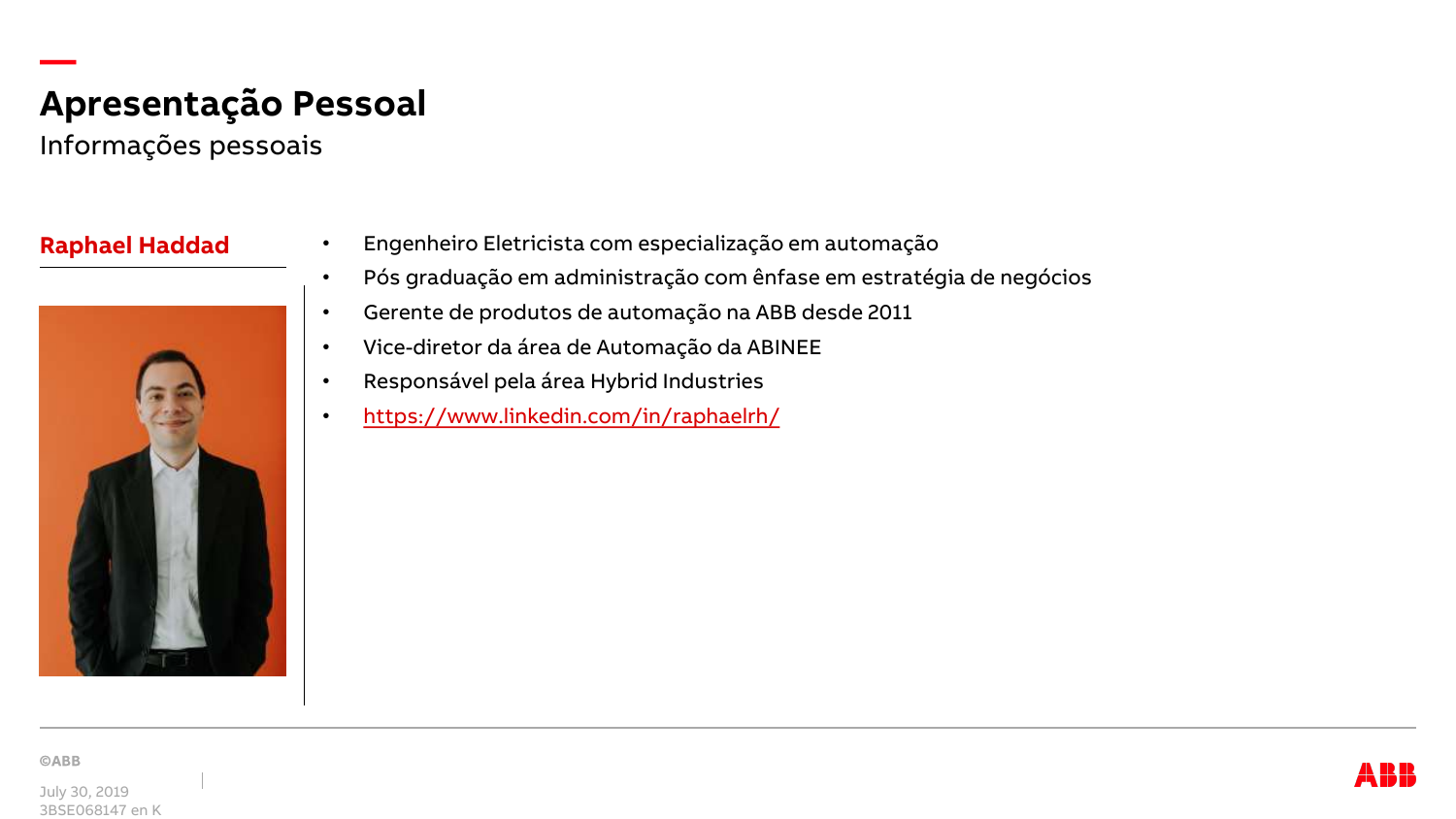#### **— Digital technologies are driving new innovation in industrial markets**

Media is focused on B2C but the "killer app" is in B2B



**©ABB** 

July 30, 2019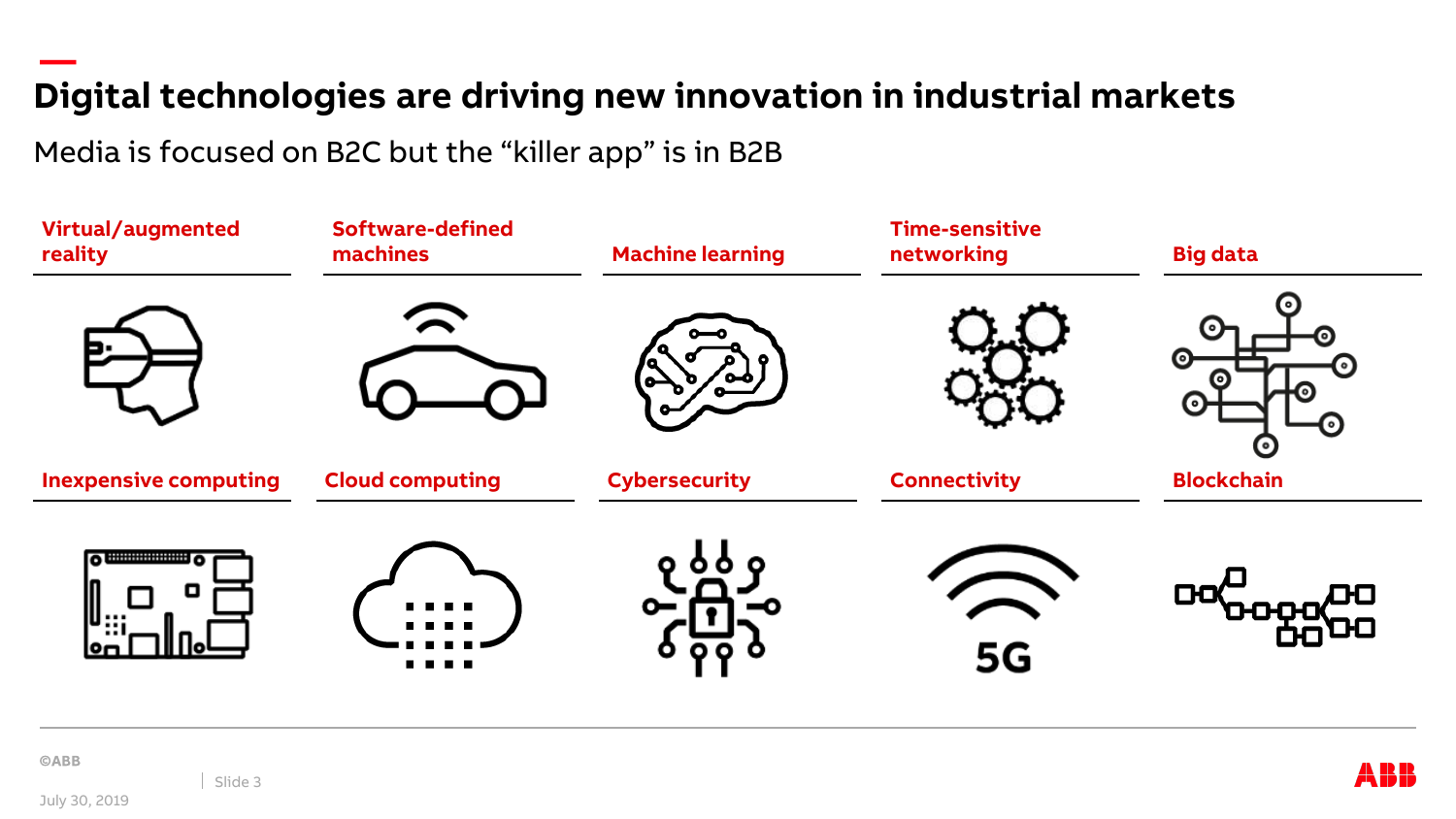#### **— Industrial markets primed to adopt digital technologies**

Computing + connectivity + cloud + analytics set to unlock value



**©ABB** 

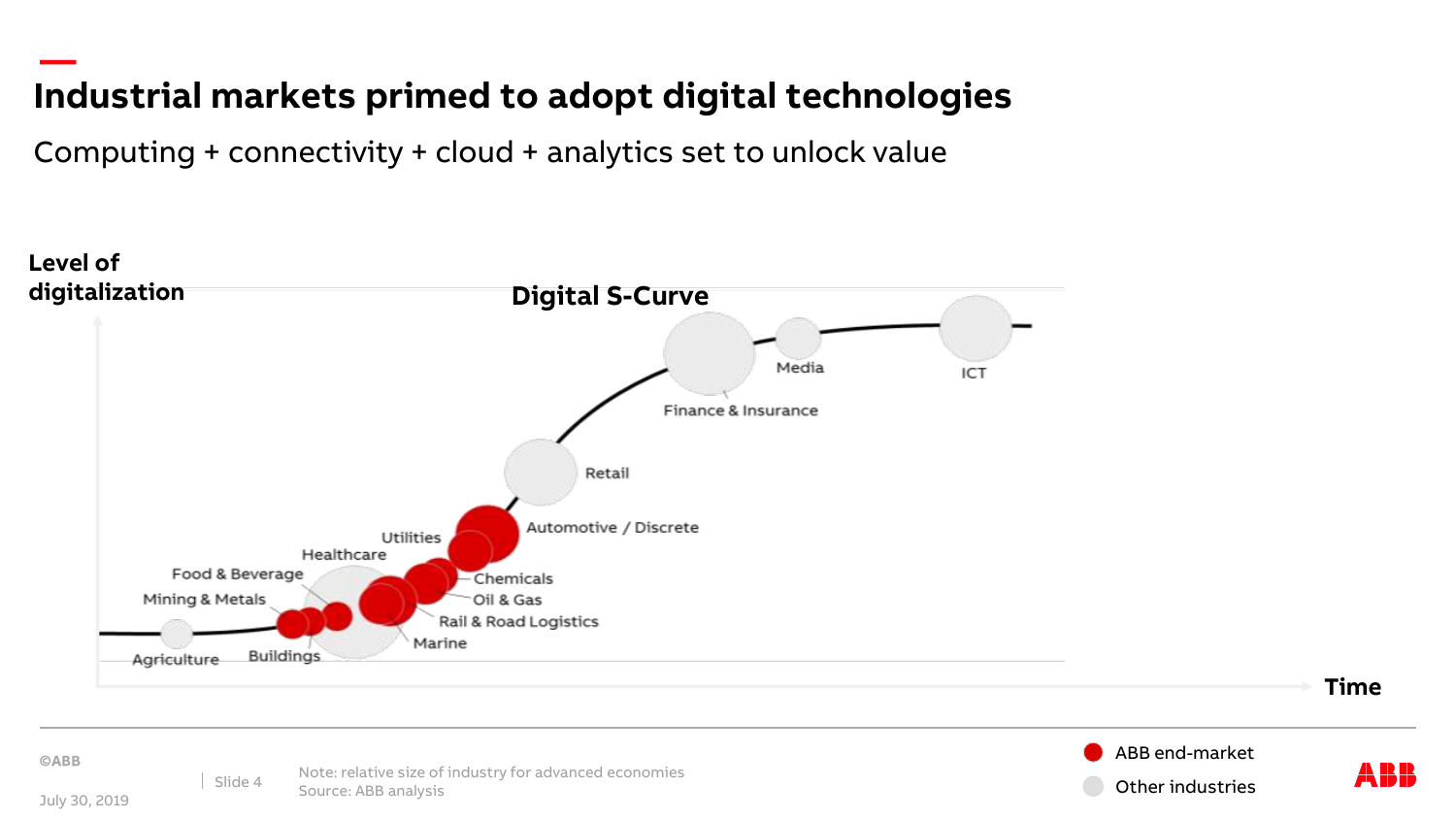#### **— Unlocking the ABB potential in digital**

ABB Ability™: industry-leading digital solutions built on a common set of standard technologies



Slide 5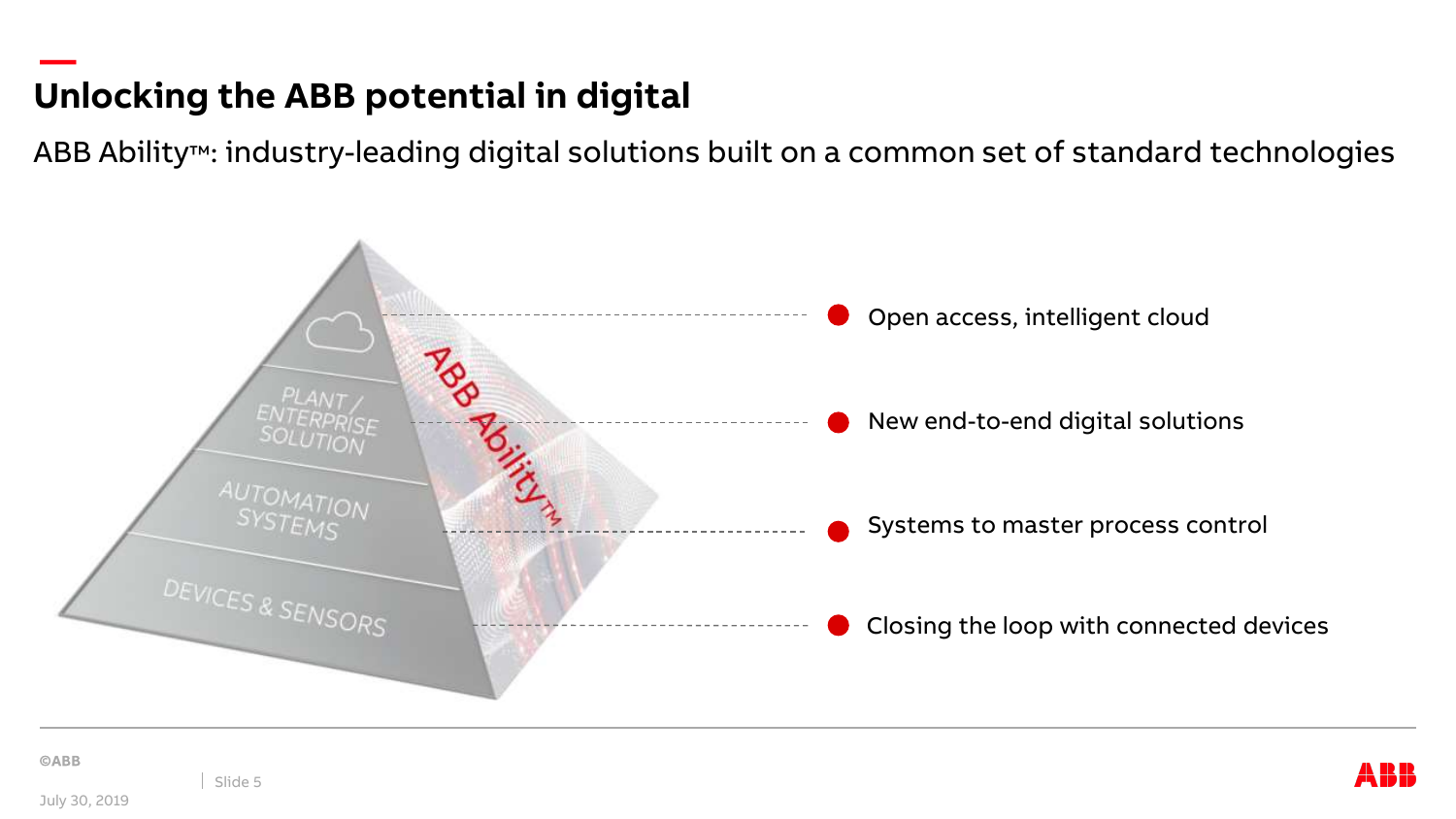## **Leveraging the ABB Ability™ platform**

Secure digital solutions on-premise, in the cloud, and in an ecosystem



**—**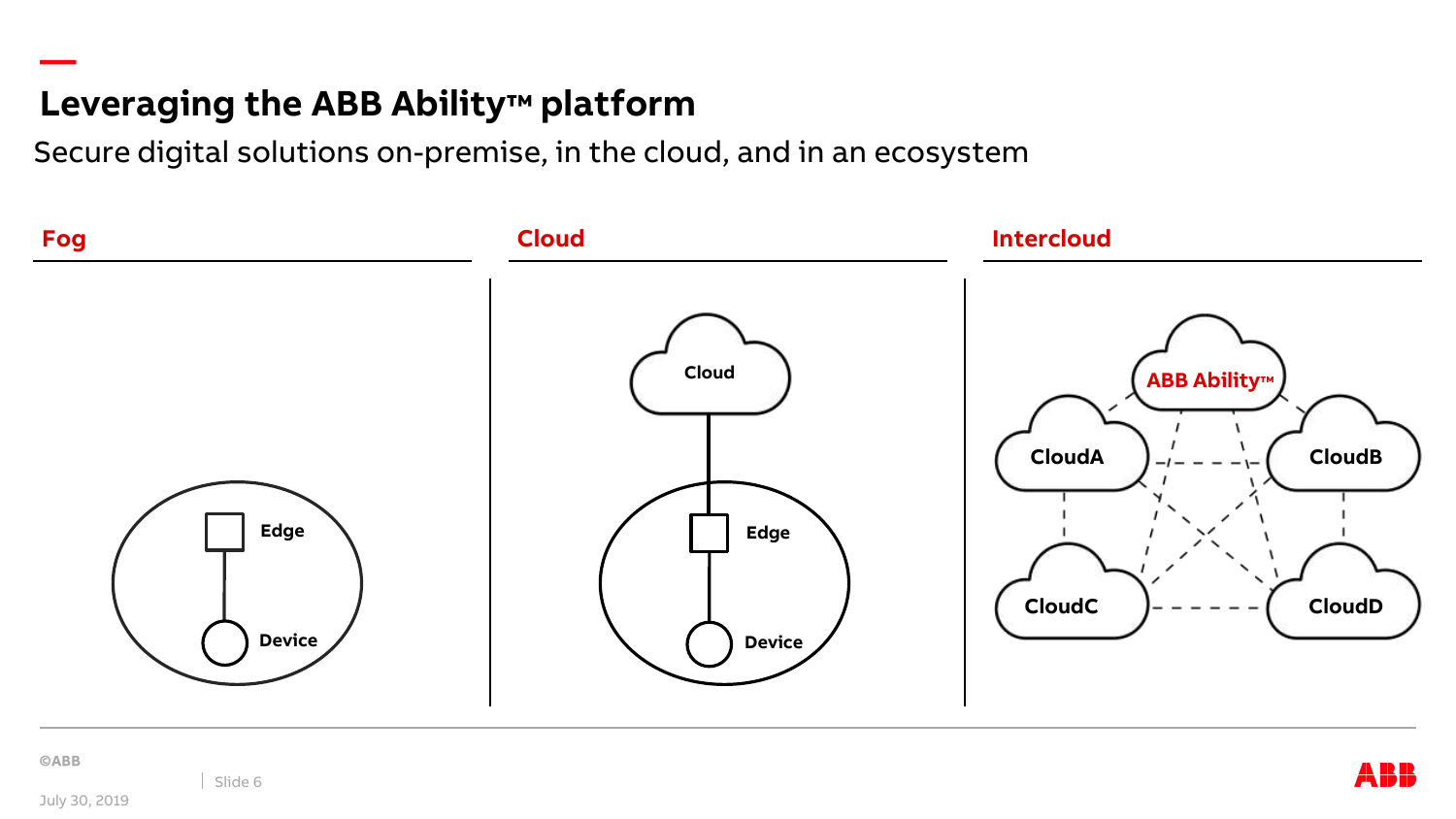### **Edvard Munch**

**—**

Vocês acham que são o mesmo artista?

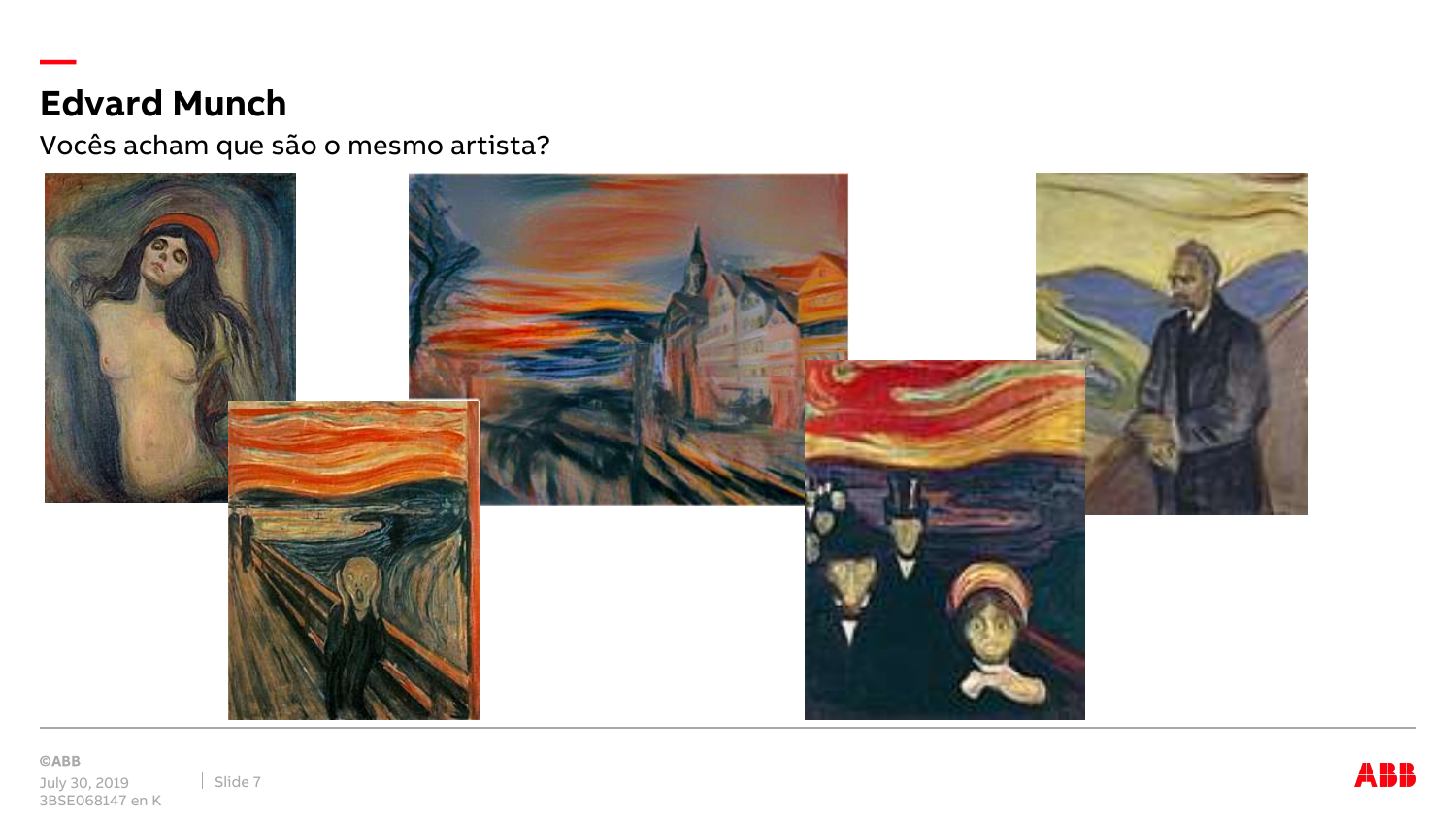### **Increase yield & efficiency in operations**

Improved Wind Production Forecast using Machine Learning





**What has been done:** Historic data from the client where ABB is operating the wind farms were combined with IBM's Weather Company data and other meteorological models to develop a best in class prediction model for different time horizons

**Opportunity:** Weather dependence of renewable power production causes production volatility, operational challenges and extra costs to generating companies, grid operators and traders.

**Approach:** The Solution enables improved wind production forecast using machine learning from IBM's Watson and generation and grid insights and data from ABB • ABB provides industry insights and data related to power production, localized weather information, plant operations, curtailments and control setpoints • IBM provides forecasting models and real time weather data based on machine learning technology which uses ABB industry insights & data

**Benefits:** Cost and risks reduction for Wind Power Producers and TSO • Integration of renewable in the power systems due to contribution to operational and planning procedures • Support of the sector transition towards renewable energy

**—**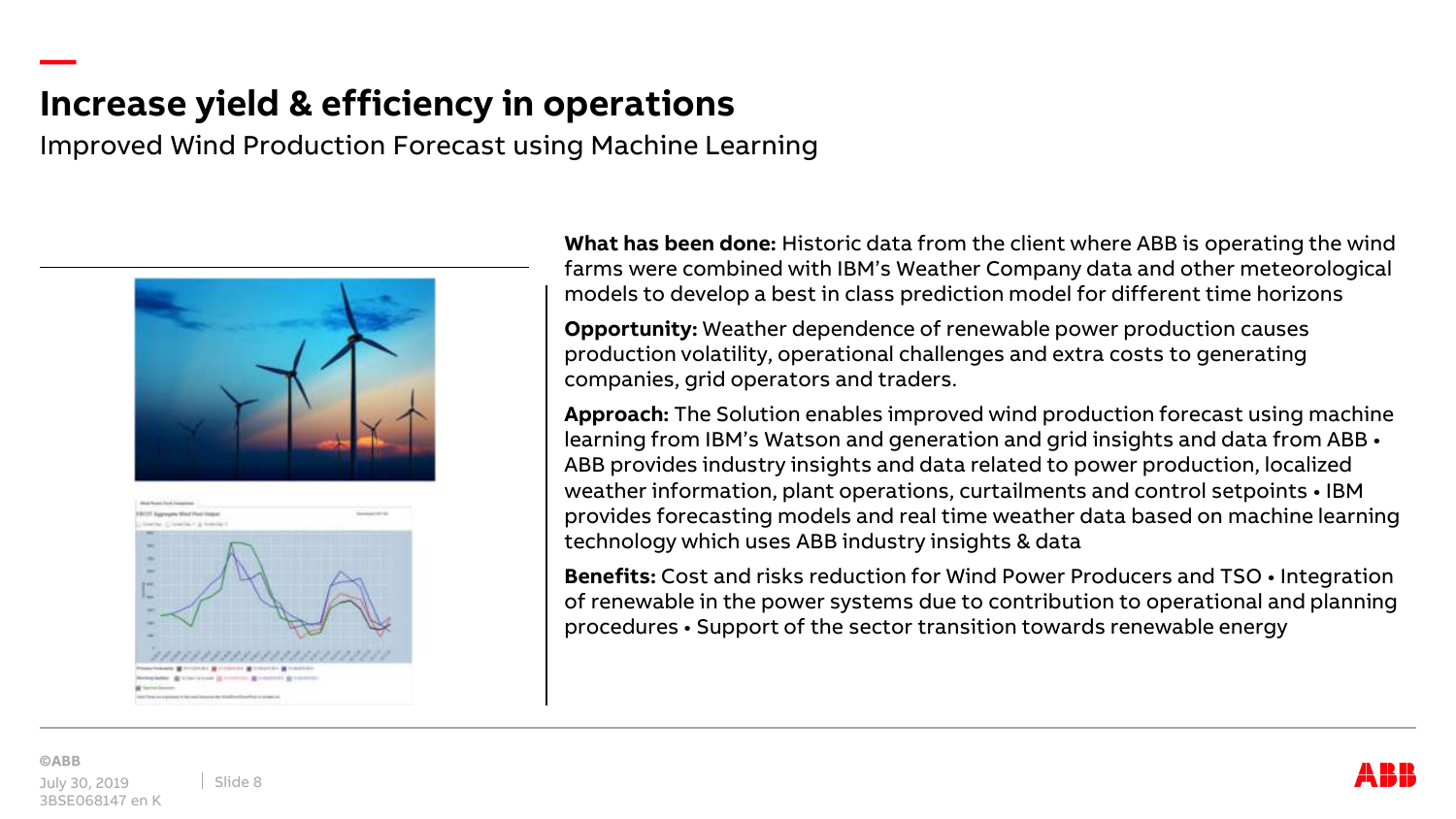#### **Caso Target**

**—**



- Pai de uma adolescente vai em uma loja da Target reclamar que a Target está oferecendo cupons de produtos para grávidas e bebe para uma adolescente. A Target está estimulando ela ficar grávida?
- Com base no número do cliente, e perfil de compra na Target de 25 produtos, é possível estabelecer com um bom nível de acerto se a mulher está grávida e quando o bebe irá nascer.

[https://www.forbes.com/sites/kashmirhill/2012/02/16/how-target-figured-out-a-teen-girl-was-pregnant-before-her-father](https://www.forbes.com/sites/kashmirhill/2012/02/16/how-target-figured-out-a-teen-girl-was-pregnant-before-her-father-did/#2cc682466668)did/#2cc682466668

**©ABB** 

Slide 9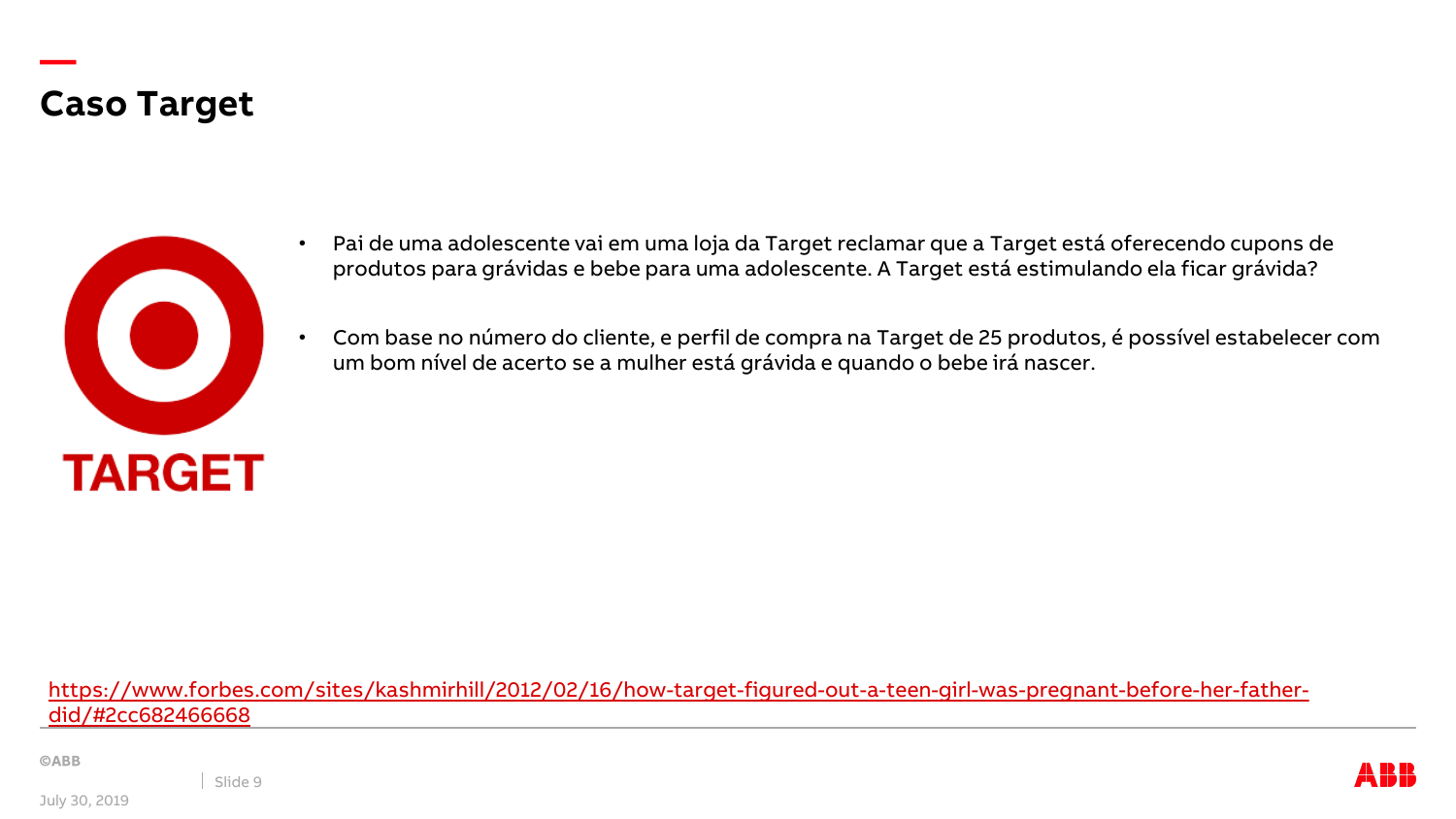### **— Ética na Ciência**



• Descoberta da síntese da amônia (Nobel de 1918) • Responsável pelo gás cloro e mostarda (5.000

mortos)

#### **Fritz Haber Werner Heisenberg He Jiankui**



• Sabotou e postergou o desenvolvimento da bomba atômica alemã (controvérsia)



• Alterou a genética de 2 gêmeas que são resistente ao **HIV** 

#### WITH GREAT POWER THERE MUST ALSO COME GREAT RESPONSIBILITY! (Spiderman, Stan Lee 1962)